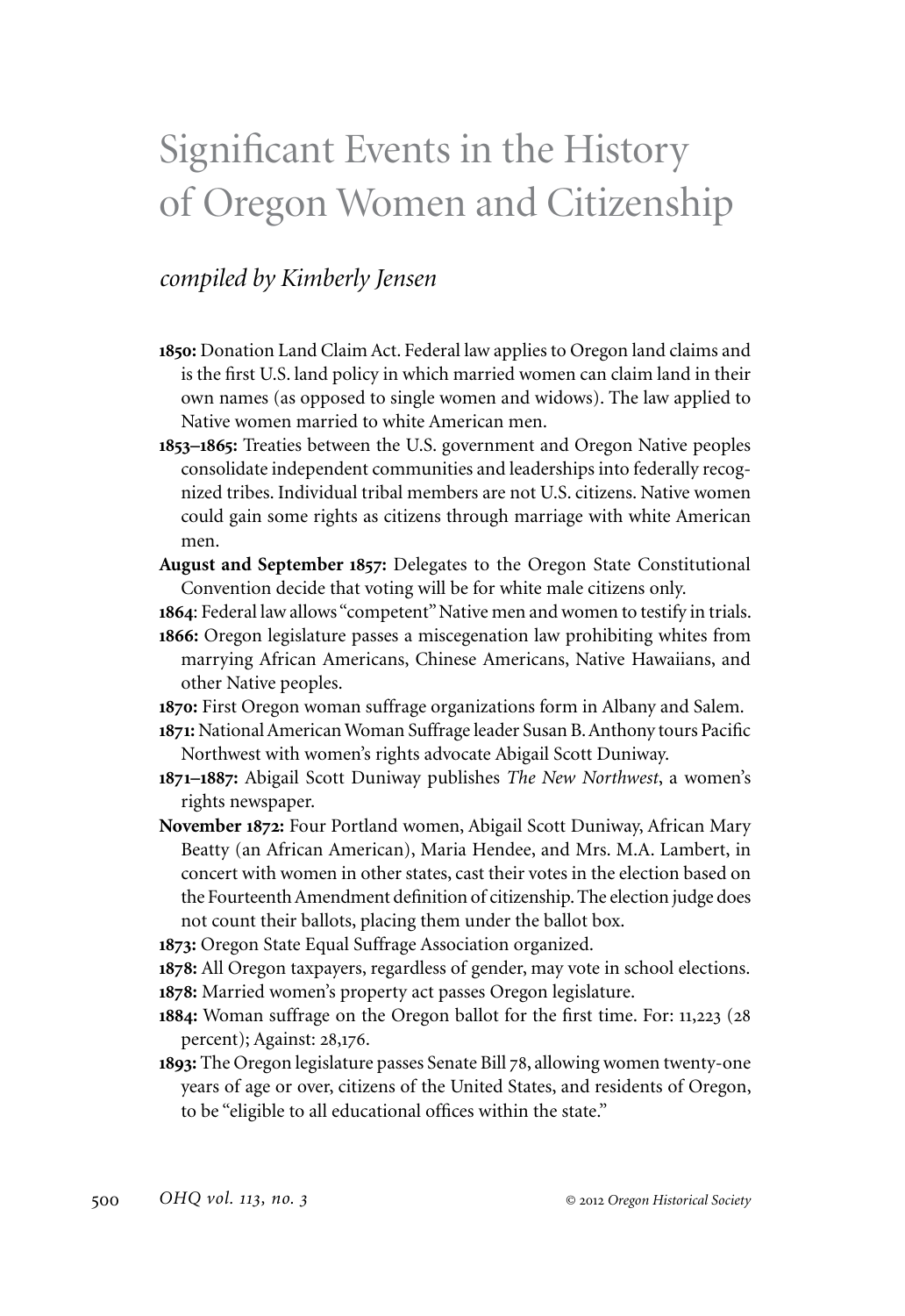- **1896:** *State Ex Rel*. v. *Stevens* decision of Oregon Supreme Court declares 1893 law making women eligible for educational office unconstitutional.
- **1897:** Portland Branch of the National Council of Jewish Women organizes sewing school for what will become Neighborhood House.
- **1898:** In *Harris* v. *Burr* decision, Oregon Supreme Court upholds taxpaying women's right to vote in school elections.
- **1900:** Woman suffrage on Oregon ballot for second time. For: 26,255 (48 percent); Against: 28,402.
- **1900–1908:** Women appointed to offices before woman suffrage: Lillian Tingle, Portland Market Inspector, 1905; Esther Pohl Lovejoy, M.D., Portland City Health Officer, 1907, and Sara A. Evans succeeded her later that year; Lola Baldwin, Oregon's and the nation's first female police officer, 1908.
- **1902:** Oregon adopts initiative and referendum system.
- **1903:** Oregon legislature passes law making it illegal for employers to have women work for more than ten hours per day in certain industries. The U.S. Supreme Court upholds the law in the 1908 *Muller v. Oregon* decision.
- **1905:** National American Woman Suffrage Association (NAWSA) holds national convention in Portland in conjunction with the Lewis and Clark Exposition. Members launch the 1906 woman suffrage campaign in Oregon.
- **1906:** Woman suffrage on Oregon ballot for third time. For: 36,902 (44 percent); Against: 47,075.
- **1907**–**1922:** Women who are U.S. citizens who marry noncitizens lose their citizenship status through federal legislation. The 1922 Cable Act nullifies this for all except women who marry men ineligible for citizenship.
- **1908:** Woman suffrage on Oregon ballot for fourth time. For: 36,858 (39 percent); Against: 58,670.
- **1910:** Woman suffrage on Oregon ballot for fifth time. For: 35,270 (37 percent); Against: 59,065.
- **1912:** Woman suffrage on Oregon ballot for sixth and final time. For: 61,265 (52 percent); Against: 57,104. Coalitions, including twenty-three groups in Portland alone and dozens of associations across the state, use new tactics of mass advertising and campaigning to achieve victory.
- **1912**–**1920:** Oregon women work for the vote at the federal level through the National American Woman Suffrage Association and the Congressional Union.
- **1914:** Marian B. Towne, Democrat of Jackson County, is the first woman elected to the Oregon House of Representatives.
- **1915:** Kathryn Clarke, Republican of Douglas County, is the first woman elected to the Oregon Senate (January special election). Oregon Women's Legislative Council begins lobbying efforts.
- **1916:** Umatilla voters elect Laura J. Starcher mayor with an all-female city council, including Bertha Cherry, recorder; Lola Merrick, treasurer; and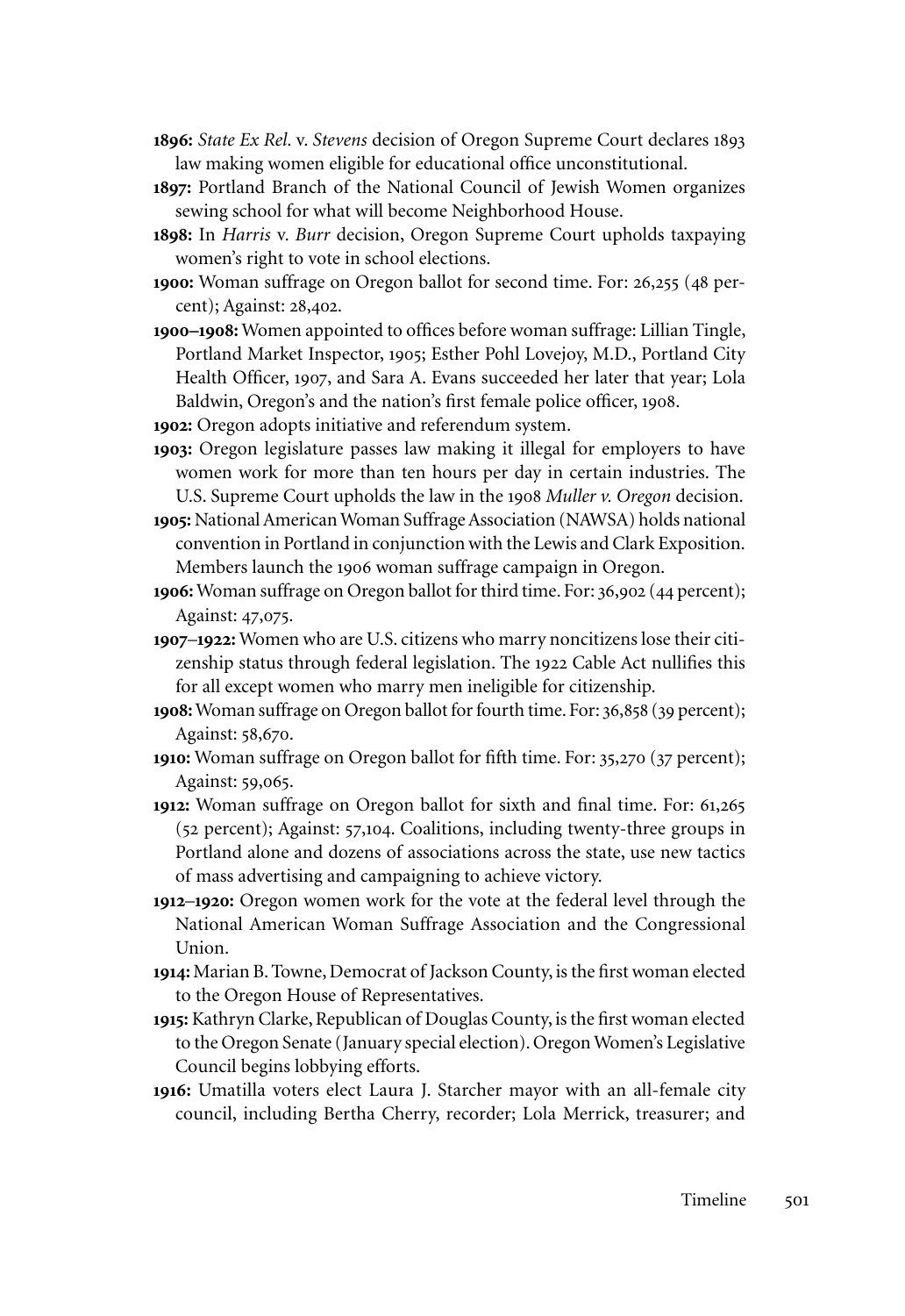Stella Paulu, Gladys Spinning, Anna Means, and Mrs. Chauncey Brownell as council members.

- **January 12, 1920:** Both houses of the Oregon legislature adopt House Joint Resolution 1, introduced by Representative Sylvia Thompson, making Oregon the twenty-fifth state to ratify the Nineteenth Amendment.
- **October 1920:** Marie Equi, M.D., begins her prison term in San Quentin for speaking out against the First World War. She will serve a year and a half.
- **November1920:** Esther Pohl Lovejoy, Democrat from Oregon's Third District, is the first woman to run for U.S. Congress from Oregon in a general election; she gains 44 percent of the vote. An all-female slate of candidates wins election to the Yoncalla city council, including mayor Mary Goodell Burt and council members Jennie Lasswell, Bernice Wilson, Nettie Hanan, and Edith Thompson.
- **1921:** Oregon voters approve jury service for women.
- **1924:** Federal Indian Citizenship Act makes U.S. citizenship possible for all Native women and men.
- **1934:** The federal Indian Reorganization Act creates a context for elected tribal government, and Oregon women begin leadership roles in these governments.
- **1937**–**1939:** Nan Wood Honeyman represents Oregon in U.S. House of Representatives.
- **1942**–**1949:** Japanese American women in Oregon are relocated to concentration camps for "wartime security."
- **1950s:** Termination of federal recognition of several Oregon tribes. Some women in the non-terminated Umatilla and Warm Springs Confederations elected to governing boards.
- **1952:** McCarran Walter Act enables first generation Asian women and men to acquire citizenship but also contains a prohibition preventing "aliens" who were homosexual or considered to be homosexual from entering or remaining in the United States.
- **1955**–**1975:** Edith Green represents Oregon in the U.S. House of Representatives, works for Title IX legislation to support equity in education and sports.
- **1960:** Mercedes Deiz becomes first African American woman lawyer admitted to the Oregon bar. In 1969 she becomes the first African American woman appointed a district court judge.
- **1960**–**1960:** Maurine Neuberger represents Oregon in the U.S. Senate, the only woman in the history of the state to do so.
- **1973:** Oregon legislature ratifies the Equal Rights Amendment (ERA) and reratifies it in 1977 as a show of support in the continuing national campaign (the ERA has not yet been ratified).
- **1974:** Portland is the first city in Oregon to adopt civil rights protections for lesbian and gay residents and bans anti-gay discrimination in city jobs. **1960s to 1970**s**:** Coalition of women in the Oregon legislature including Betty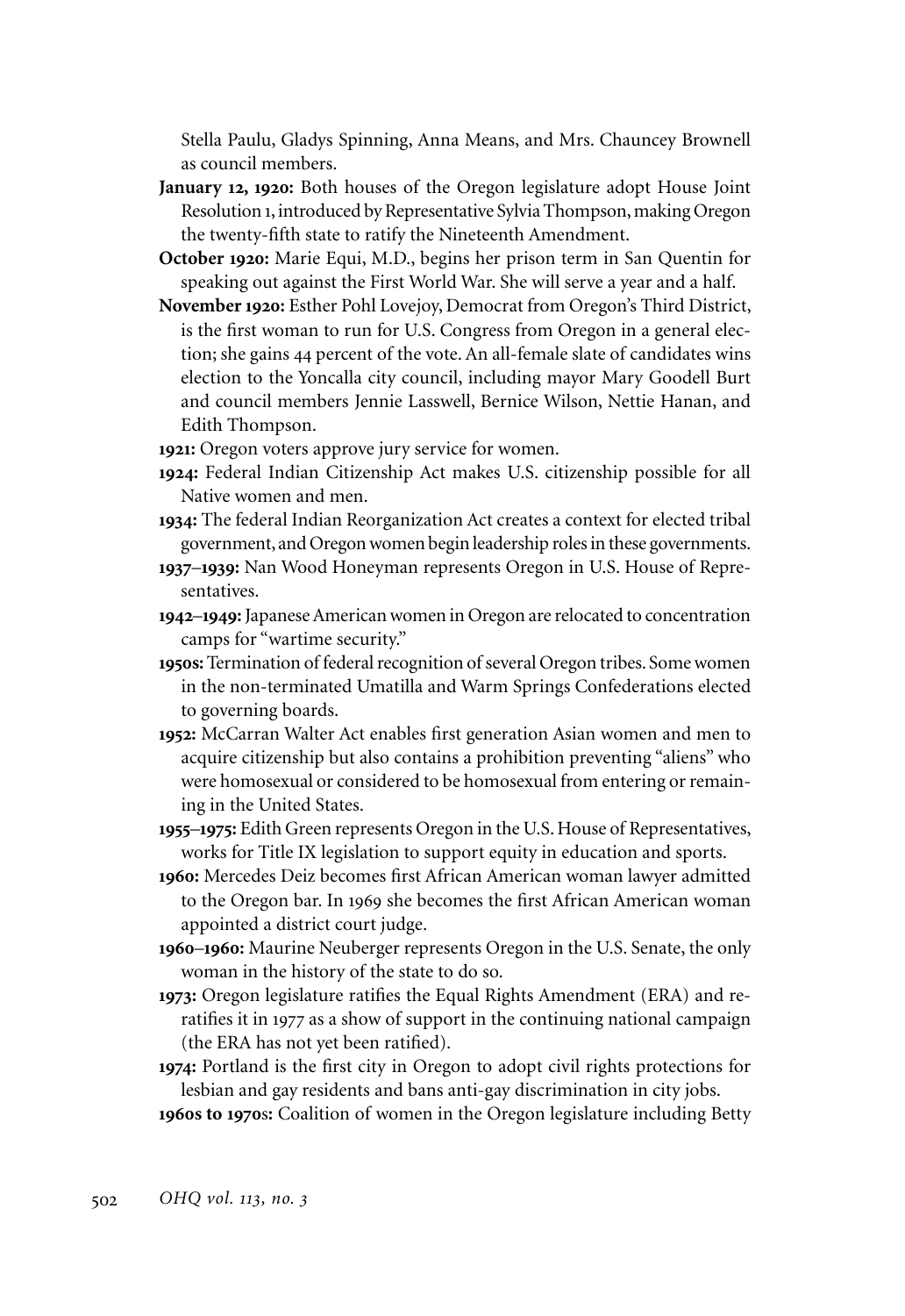Roberts, Vera Katz, Nancie Fadeley, Mary Rieke, Norma Paulus, and Gretchen Kefoury, with some of their male colleagues, work to pass laws that would address women's separate and unequal citizenship in marriage, work, health, and legal status. Lawmakers and others work with the Governor's Commission on the Status of Women, the Oregon Council on Women's Equality, the Oregon Women's Political Caucus, the Women's Rights Coalition, and the Women's Rights Project of the American Civil Liberties Union to prohibit discrimination of women in employment and retirement and in public accommodations and in higher education. Legislation opens credit access for women, addresses domestic violence, and identifies pregnancy leave as a benefit.

- **1973:** Oregon Supreme court finds the state's statute on abortion to be unconstitutional.
- **1977:** Norma Paulus becomes first woman elected to statewide office as Secretary of State; Paulus is elected Superintendent of Public Instruction in 1990 and again in 1994. Mae Yih becomes Oregon's first Asian American woman elected to the House of Representatives.
- **1979:** Oregon Supreme Court in *Gunther v. Washington County* expands equal pay for equal work toward comparable worth.
- **1982:** Betty Roberts becomes the first woman on the Oregon Supreme Court. In *Hewitt v. State Accident Insurance Fund Corporation* (*SAIF*) Roberts argued the Oregon constitution provided equal rights protection.
- **1985:** Margaret Carter becomes the first African American woman elected to the Oregon legislature, representing Multnomah County in the house from 1985 through 1997 and in the senate from 2001 to the present 2009 session.
- **1987:** Gov. Neil Goldschmidt signs an executive order prohibiting discrimination against lesbians and gays in state employment.
- **1991:** Avel Gordly elected to Oregon House of Representatives; in 1996, she becomes the first African American women elected to the Oregon Senate.
- **1991**–**1995:** Barbara Roberts is first and only woman to serve as Governor of Oregon.
- **1991:** Gail Shibley, Oregon's first openly lesbian or gay legislator, is appointed to office.
- **1997:** Susan Castillo is the first Latina in the Oregon legislature representing Lane County in the Senate from 1997 to 2002; elected Superintendent of Public Instruction in 2002 and reelection in 2006, leaves post 2012.
- **2004:** Multnomah County issues marriage licenses to same-sex couples. The county issues licenses to 3,022 couples in five weeks, until Governor Kulongoski and the courts order the county to stop. Measure 36, passed by voters in November 2004, prohibits marriage between couples of the same sex. In *Li and Kennedy et al. v Oregon* (2005) the Oregon Supreme Court invalidates Multnomah County marriages.